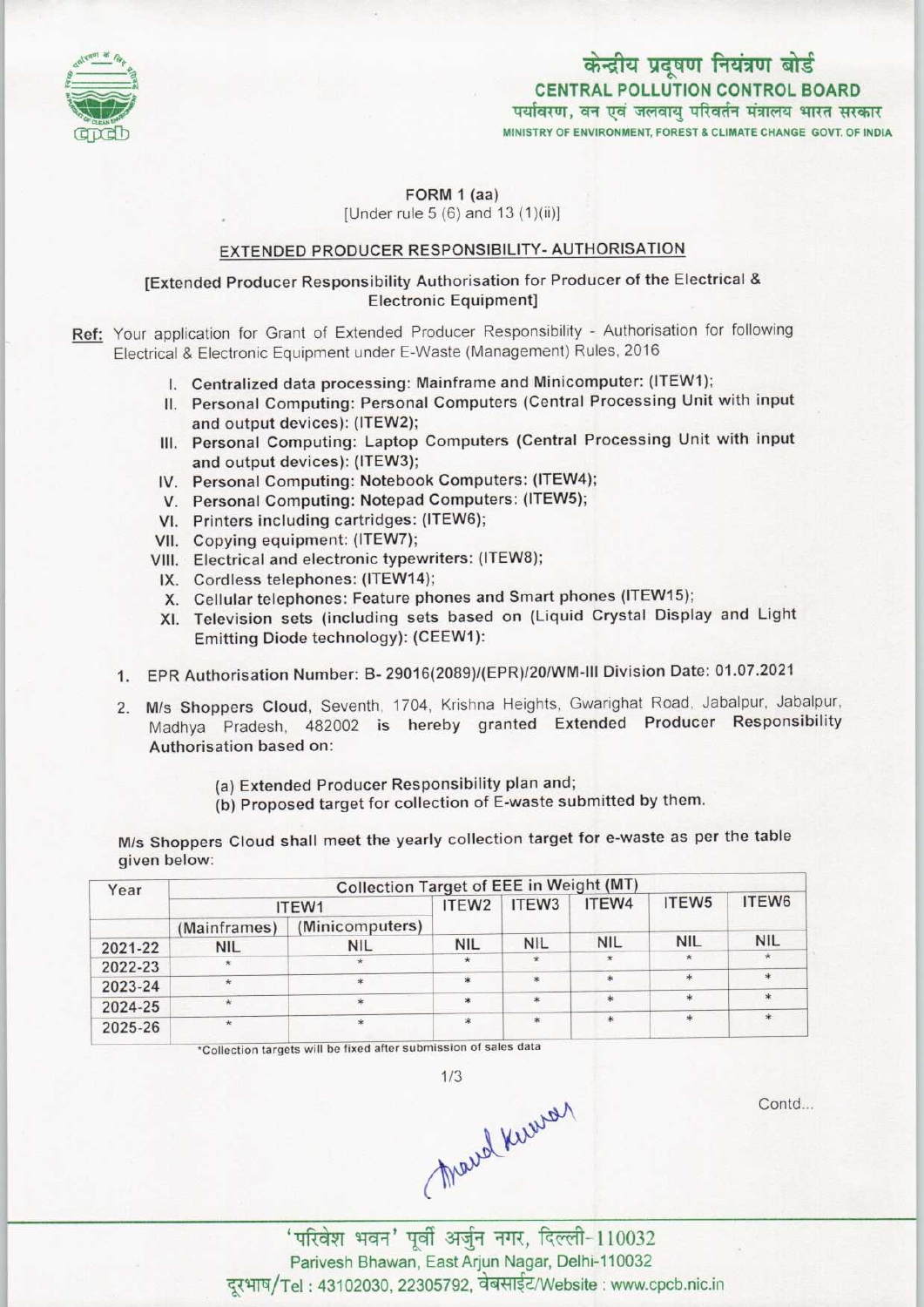

From pre page......

| Year    | <b>Collection Target of EEE in Weight (MT)</b> |            |            |                                    |            |            |  |  |  |  |  |
|---------|------------------------------------------------|------------|------------|------------------------------------|------------|------------|--|--|--|--|--|
|         | <b>ITEW7</b>                                   | ITEW8      | ITEW14     | ITEW <sub>15</sub>                 |            |            |  |  |  |  |  |
|         |                                                |            |            | <b>Feature Phones</b> Smart Phones |            | CEEW1      |  |  |  |  |  |
| 2021-22 | <b>NIL</b>                                     | <b>NIL</b> | <b>NIL</b> | <b>NIL</b>                         | <b>NIL</b> | <b>NIL</b> |  |  |  |  |  |
| 2022-23 | $\star$                                        | $\star$    |            |                                    |            |            |  |  |  |  |  |
| 2023-24 |                                                | $\star$    | $\star$    | *                                  |            | $\star$    |  |  |  |  |  |
| 2024-25 |                                                | $\star$    |            |                                    |            | 壹          |  |  |  |  |  |
| 2025-26 | ×                                              |            |            |                                    |            |            |  |  |  |  |  |

'Collection targets will be fixed after submission of sales data \*

## 3. The Authorisation shall be valid for a period of five (5) years from date of issue with following conditions:

- i. You shall strictly follow the approved Extended Producer Responsibility plan, a copy of which is enclosed herewith as Enclosure-I;
- ii. You shall ensure that collection mechanism or collection Centres are set up or designated as per the details given in the Extended Producer Responsibility plan and that shall be completed before the proposed dates if any in the EPR Plan (list of collection Centres and the toll free numbers for reverse logistics enclosed);
- iii. You shall ensure that all the collected e-waste is channelized to your dismantler/recycler M/s Global Waste Solution, Ram Nagar, Ganaur, Sonipat and records shall be maintained at dismantler/ recycler and your end;
- iv. You shall maintain records, in Form-2 of these Rules, of e-waste and make such records available for scrutiny by Central Pollution Control Board;
- v. You shall file annual returns in Form-3 to the Central Pollution Control Board on or before 30th day of June following the financial year to which that returns relates.

#### vi. General Terms & Conditions of the Authorisation:

- a.The authorisation shall comply with provisions of the Environment (Protection) Act, 1986 and the E-waste (Management) Rules,2016 made there under;
- b.The authorisation or its renewal shall be produced for inspection at the request of an officer authorised by the Central Pollution Control Board;
- c.Any change in the approved Extended Producer Responsibility plan should be informed to Central Pollution Control Board within 15 days on which decision shall be communicated by Central Pollution Control Board within sixty days;
- d. It is the duty of the authorised person to take prior permission of the Central Pollution Control Board to close down any collection centre/points or any other facility which are part of the EPR plan;
- e.An application for the renewal of authorisation shall be made as laid down in sub-rule (vi) of rule of 13(1) the E-Waste (Management) Rules, 2016;
- f.The Board reserves right to cancel/amend/revoke the authorisation at any time as perthe policy of the Board or Government

Contd....

 $2/3$ Marcel Knewar